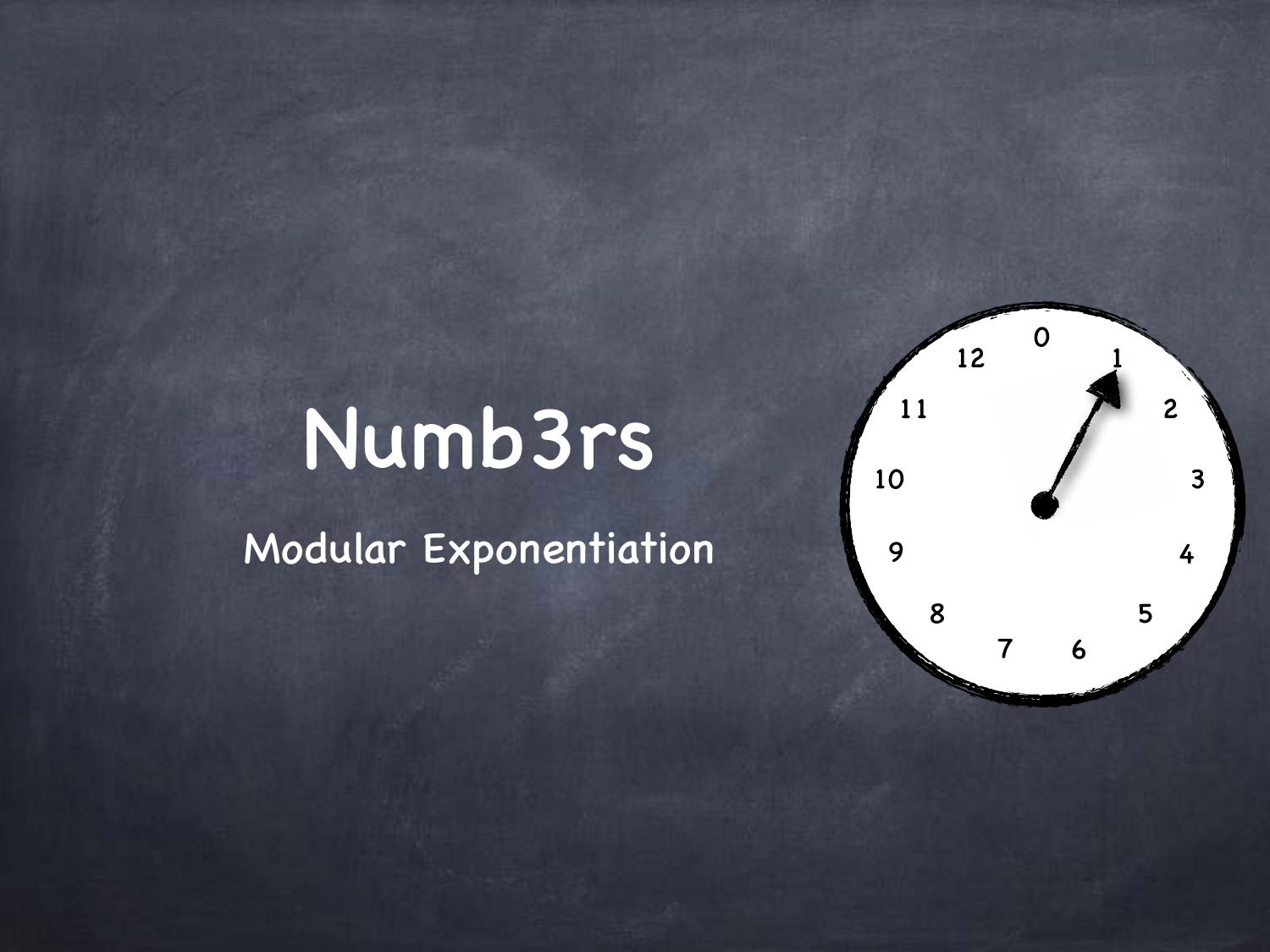# Story So Far

Quotient and Remainder, GCD, Euclid's algorithm, L(a,b)  $\triangleq$  { au + bv | u,v  $\in \mathbb{Z}$  } = { n · gcd(a,b) | n  $\in \mathbb{Z}$  } Primes, Fundamental Theorem of Arithmetic  $\odot$  Modular Arithmetic  $(\mathbb{Z}_m)$ : Addition, Multiplication **Chinese Remainder Theorem** : for m = a<sub>1</sub>⋅…⋅a<sub>n</sub> where a<sub>i</sub>'s coprime G CRT representation in  $\mathbb{Z}_m : x \mapsto (r_1,...,r_n)$  where  $r_i = \text{rem}(x,a_i)$  $\mathcal{F}(r_1,...,r_n) \mapsto x$  s.t.  $\forall i, x \equiv r_i \pmod{a_i}$  (computable using EEA) **Ean tell time in a big clock from time in n small clocks**  $\odot$  Multiplicative Inverse and  $\mathbb{Z}_m^*$ :  $\alpha \in \mathbb{Z}_{m}^{*}: \text{gcd}(a,m)=1 \leftrightarrow \exists u,v \text{ a}u+mv=1 \leftrightarrow \exists u \text{ [a]}_{m} \times_{m} [u]_{m} = [1]_{m}$  $\mathcal{L}^*$  closed under multiplication and inversion **<u>Euler's Totient function :</u> |Z**\*| = φ(m) = m(1-1/p<sub>1</sub>)...(1-1/p<sub>n</sub>), where a<sub>i</sub>=p<sub>i</sub>di Euler's Totient theorem: ∀x∈Z\*m, x<sup>φ</sup>(m) = 1 Generators of  $\mathbb{Z}_p^*$  for prime  $p : \mathbb{Z}_p^* = \{1, g, g^2, ..., g^{p-2}\}\$ 1  $3^{2}$ 4  $\overline{O}$ 2 1 0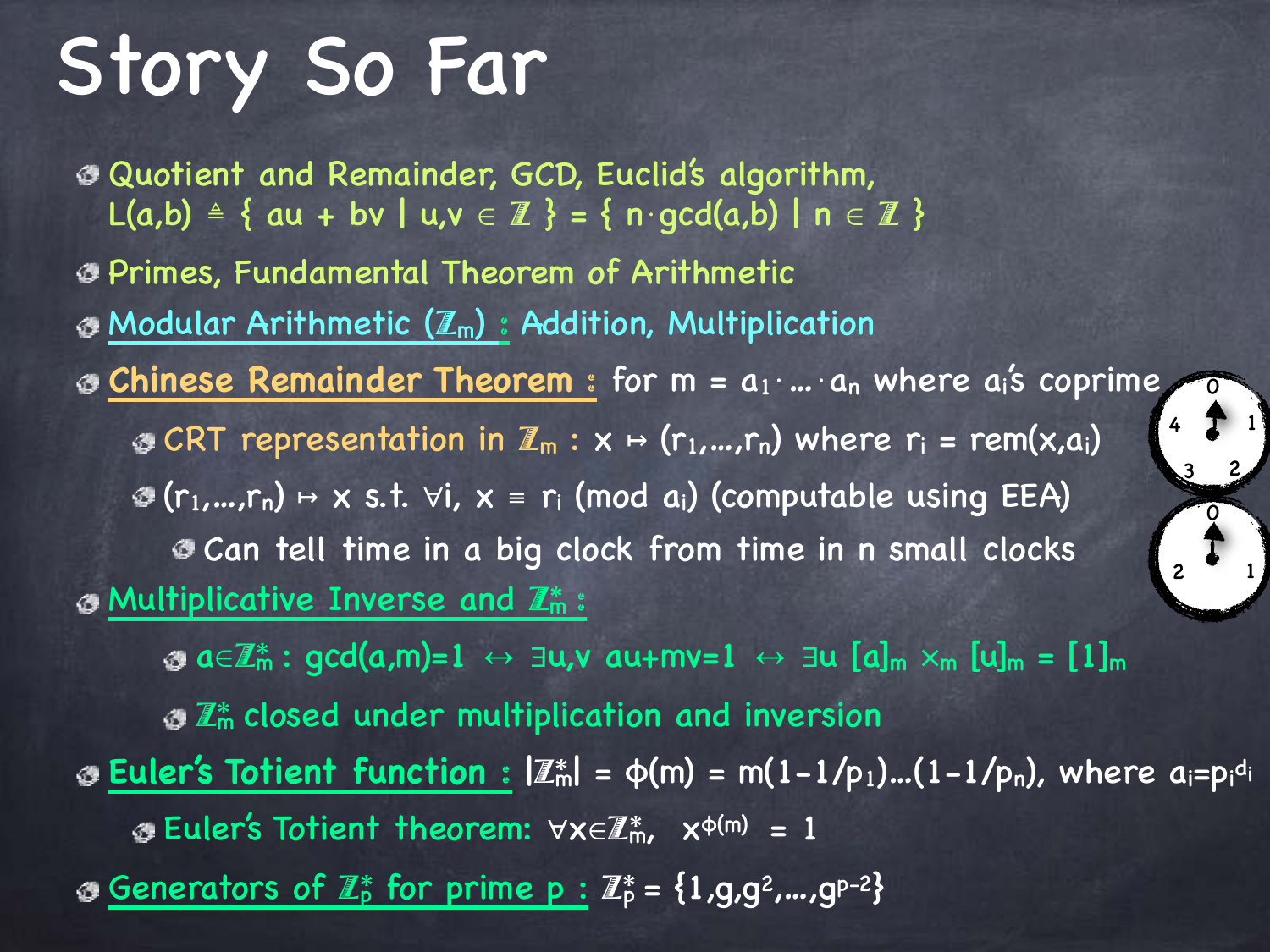# Modular Exponentiation <sup>Rec</sup>all

Exponentiation in  $\mathbb{Z}_m$  defined using repeated multiplication

For  $a \in \mathbb{Z}_m$  and  $d \in \mathbb{Z}^+$ , define  $a^d \triangleq a \times_{(m)} ... \times_{(m)} a$ 

Important: The exponent is <u>not</u> modulo m d times

 $\blacktriangleright$ 

Recursive definition:  $a^1 = a$ , and  $\forall d > 1$ ,  $a^d = a \times_{(m)} a^{d-1}$ ◉

Alternately, for  $a\, \in\, \mathbb{Z}$ , define (  $[a]_m$  )  $^d\, \triangleq\, [a^d]_m$ 

 $\bullet$  In  $\mathbb{Z}_m^*$ , can extend the definition to  $d \in \mathbb{Z}^m$ 

 $a^0$ =1 and  $a^{-d}$  =  $(a^{-1})^d$ 

Note:  $a^{\text{e}}a^{\text{d}} = a^{\text{e+d}}$  and  $(a^{\text{e}})^{\text{d}} = a^{\text{ed}}$  where operations in the exponent are in Z Can be  $\mathbb{Z}_{\Phi(m)}$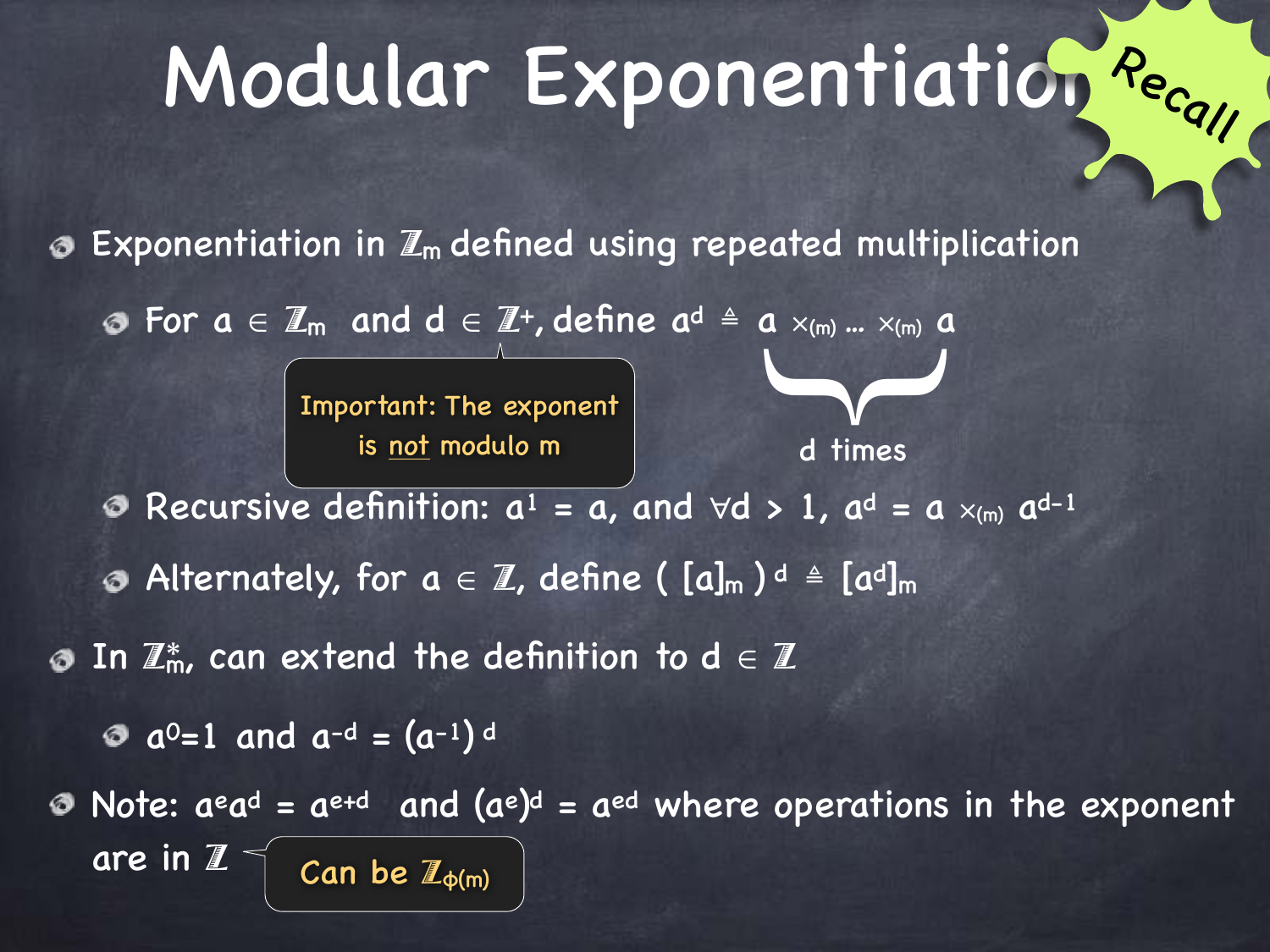∀**a**∈Z\***m, if c** ≡ **d (mod φ(m)) then ac = a<sup>d</sup>**

 $a^{\varphi(m)} = 1 \Rightarrow \text{if } \varphi(m)|x, \text{ then } a^x = (a^{\varphi(m)})^q = 1 \text{ (where } x = \varphi(m)q, q \in \mathbb{Z}\text{)}$ 

 $\Rightarrow$  if  $\phi(m)$  | c-d, then a<sup>c-d</sup> = 1

 $\Rightarrow$  if  $c = d$  (mod  $\phi(m)$ ), then  $a^c = a^d$ 

**3** i.e., in  $\mathbb{Z}_m^*$ , ad can be defined for  $a \in \mathbb{Z}_m^*$  and  $d \in \mathbb{Z}_{\phi(m)}$ 

**The eth-root: given xe find x** 

Find d s.t. ed = 1 (mod  $\varphi(m)$ ). Then, (xe)<sup>d</sup> = x.

 $\odot$  Only if gcd(e, $\phi(m)$ ) = 1

 $a^{1/e}$  is a value b s.t.  $b<sup>e</sup> = a$ . May or may not exist/be unique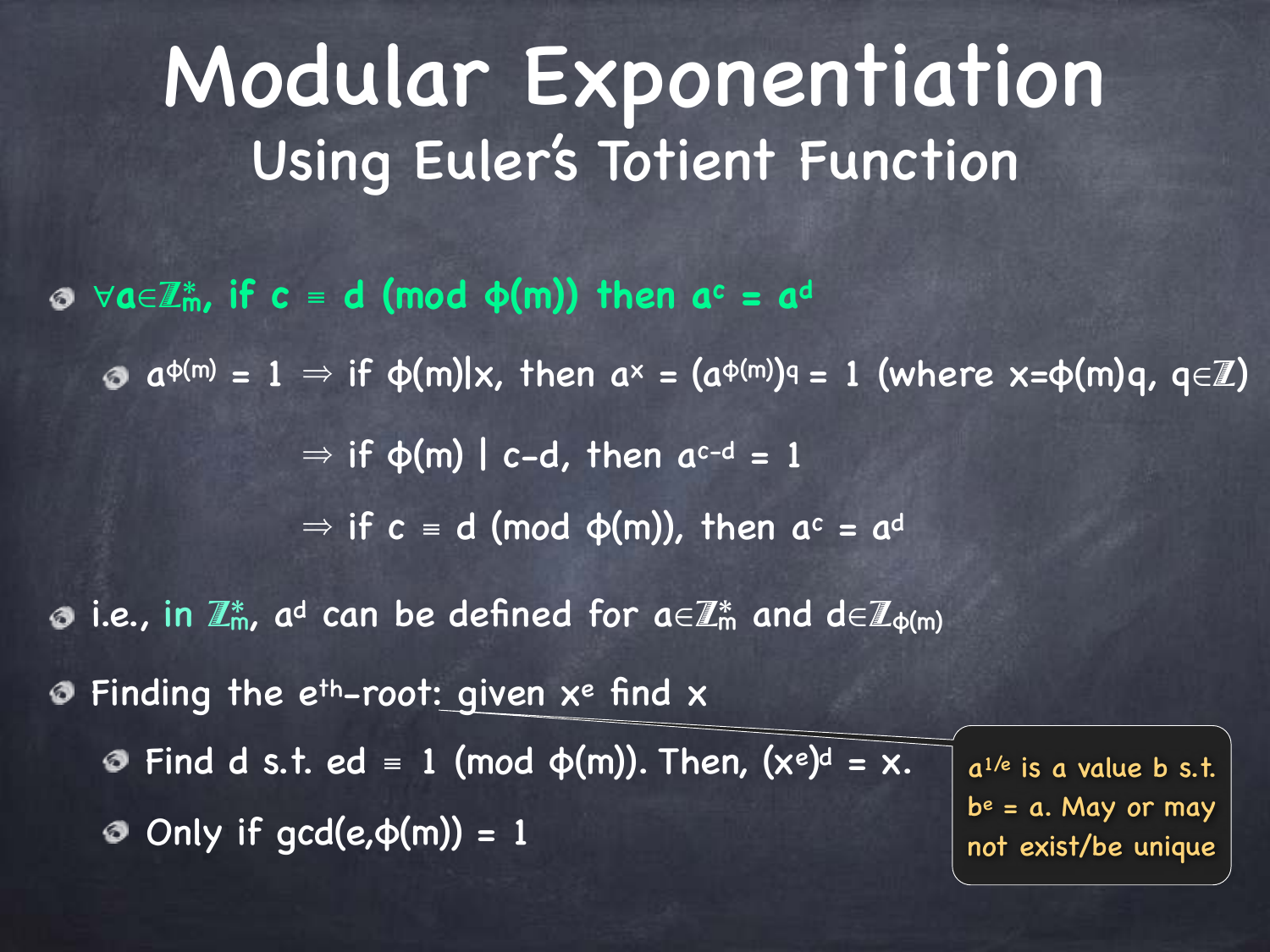910 in  $\mathbb{Z}_{13}^*$  ?

- $\Phi(13) = 12$
- 10 = -2 in  $\mathbb{Z}_{12} \Rightarrow x^{10} = x^{-2} = (x^{-1})^2$  in  $\mathbb{Z}_{13}^*$

Now, in  $\mathbb{Z}_{13}^*$ , 9-1 = ? 9.3 + 13. (-2) = 1

 $9^{-1} = 3 \Rightarrow 9^{10} = 9^{-2} = 3^2 = 9$  in  $\mathbb{Z}_{13}^*$ 

Note:  $3^3 = 1$  in  $\mathbb{Z}_{13}^*$ . In fact  $x^3 = 1$  for  $x \in \{1,3,9\}$ . So,  $x^{1/3}$  not well-defined in  $\mathbb{Z}_{13}^*$ .

 $x^{1/5}$  in  $\mathbb{Z}_{13}^*$  ?

 $\odot$  gcd(5,12) = 1. So uniquely determined.

 $5^{-1}$  = 5 in  $\mathbb{Z}_{12}^* \Rightarrow x^{1/5} = x^5$  in  $\mathbb{Z}_{13}^*$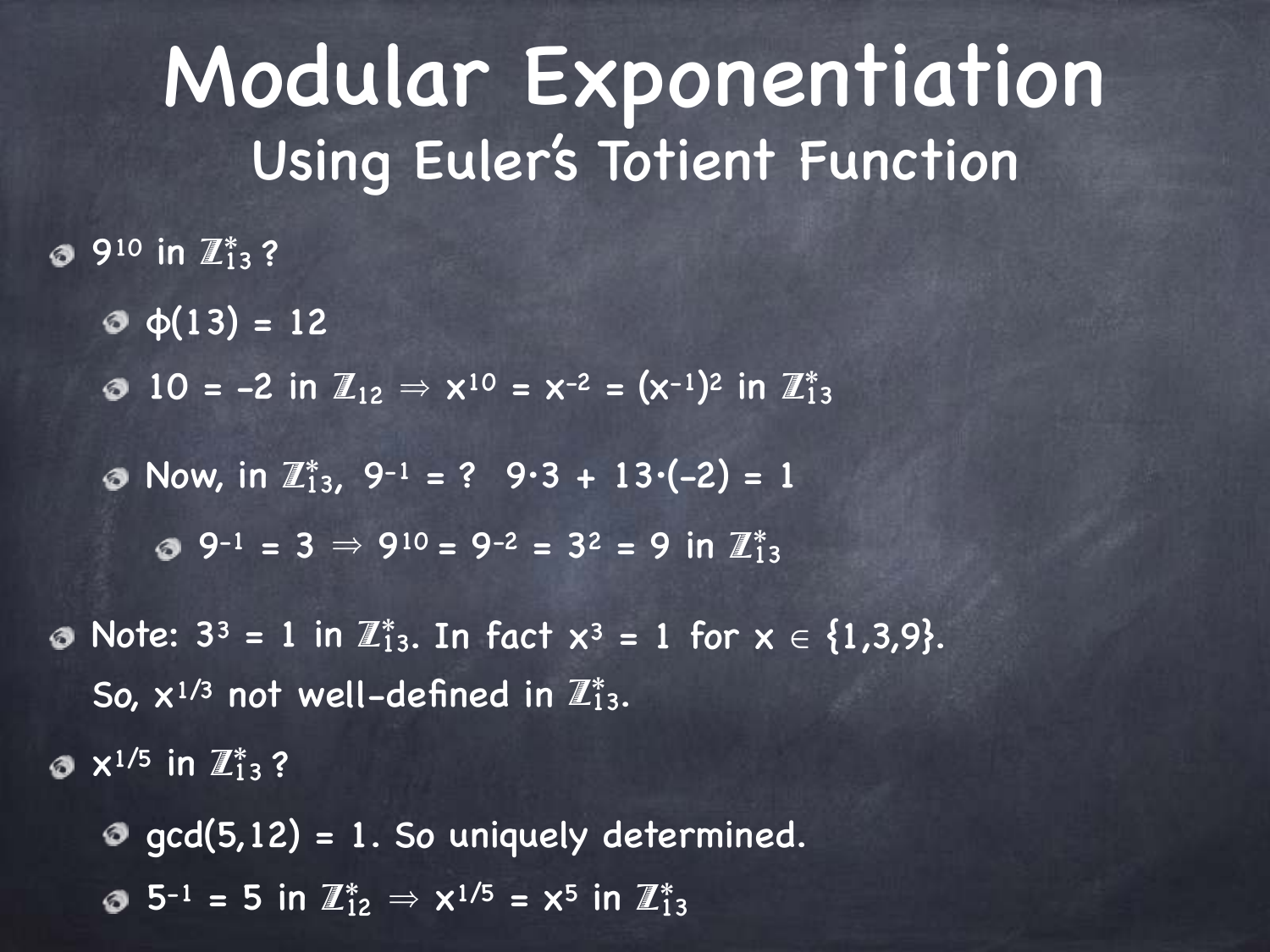- Suppose  $m = pq$ , with gcd(p,q)=1 and  $a \mapsto (x,y)$  by CRT
	- If  $x \in \mathbb{Z}_p^*$ ,  $y \in \mathbb{Z}_q^*$ , then  $a^{\varphi(m)} = a^{\varphi(p)\cdot \varphi(q)} \mapsto (x^{\varphi(p)\cdot \varphi(q)}, y^{\varphi(p)\cdot \varphi(q)}) = (1,1)$ 
		- $a^{\varphi(m)} = 1$  and  $a^{\varphi(m)+1} = a$
	- If  $x \in \mathbb{Z}_p^*$ ,  $y = 0$ , then  $a^{\varphi(m)} = a^{\varphi(p)\cdot \varphi(q)} \mapsto (x^{\varphi(p)\cdot \varphi(q)}, 0) = (1,0)$ 
		- $\theta$  a<sup> $\phi$ (m)</sup>  $\neq$  1 but a<sup> $\phi$ (m)+1 = a</sup>
	- Similarly when x=0,  $y \in \mathbb{Z}_q^*$ .
	- When p,q prime these (and a=0) cover all the cases
- $\odot$  If m is a product of distinct primes, then  $\forall a \in \mathbb{Z}_{m}$ :
	- $a^{k \cdot \phi(m)+1} = a$
	- $\odot$  If gcd(e, $\phi(m)$ ) = 1,  $\exists d$  s.t.  $a^{ed} = a$  (d=e<sup>-1</sup> in  $\mathbb{Z}_{\phi(m)}$ )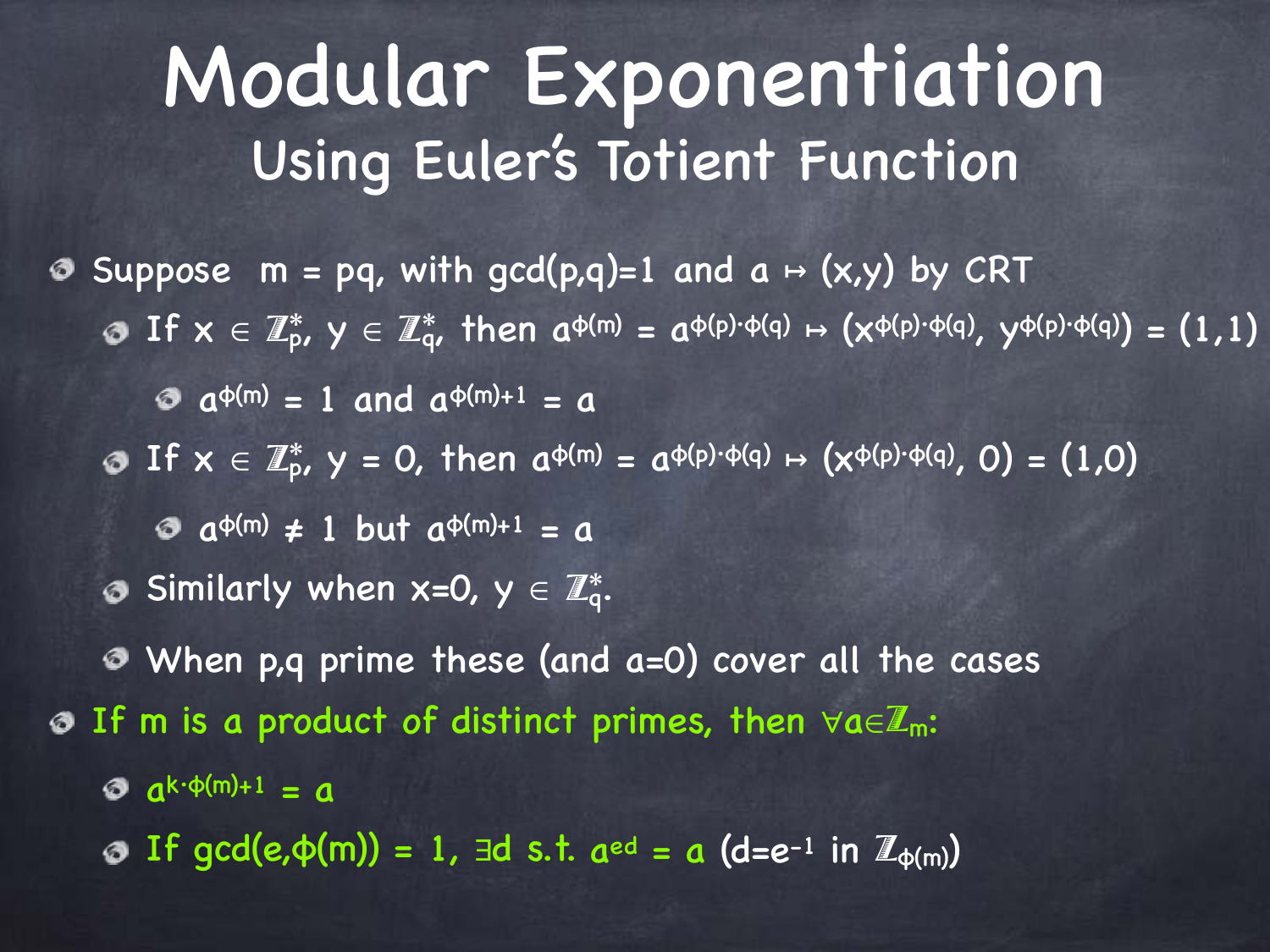#### $\odot$  15<sup>1/3</sup> in  $\mathbb{Z}_{33}$ ?

- **3** Is there a  $1/3$  in  $\mathbb{Z}_{\phi(33)}$ ?
	- Yes: φ(33) = φ(3)·φ(11) = 20. gcd(3,20) = 1
	- **O** From the Extended Euclidean Algorithm:  $3 \cdot 7 + 20 \cdot (-1) = 1$
	- $3^{-1}$  = 7 in  $\mathbb{Z}_{20}^*$
- 15 ∉  $\mathbb{Z}_{33}^{*}$  but 3,11 prime  $\Rightarrow$  15<sup>1/3</sup> = 157
	- By repeated squaring:  $0$   $15^2$  = 27  $\bullet$  15<sup>4</sup> = 27<sup>2</sup> =  $(-6)^2$  = 3  $157 = 154 \cdot 152 \cdot 15$  $= 3.27.15 = 27$

 $\bullet$  By CRT:  $\mathbb{Z}_{33} \cong \mathbb{Z}_3 \times \mathbb{Z}_{11}$  $\odot$  15  $\mapsto$  (0,4)  $\odot$  15<sup>7</sup>  $\mapsto$  (0,4<sup>7</sup>) = (0,5)  $0$  157 = 27 In  $\mathbb{Z}_{11}^*$  $4^7 = 4^{-3} = 3^3 = 5$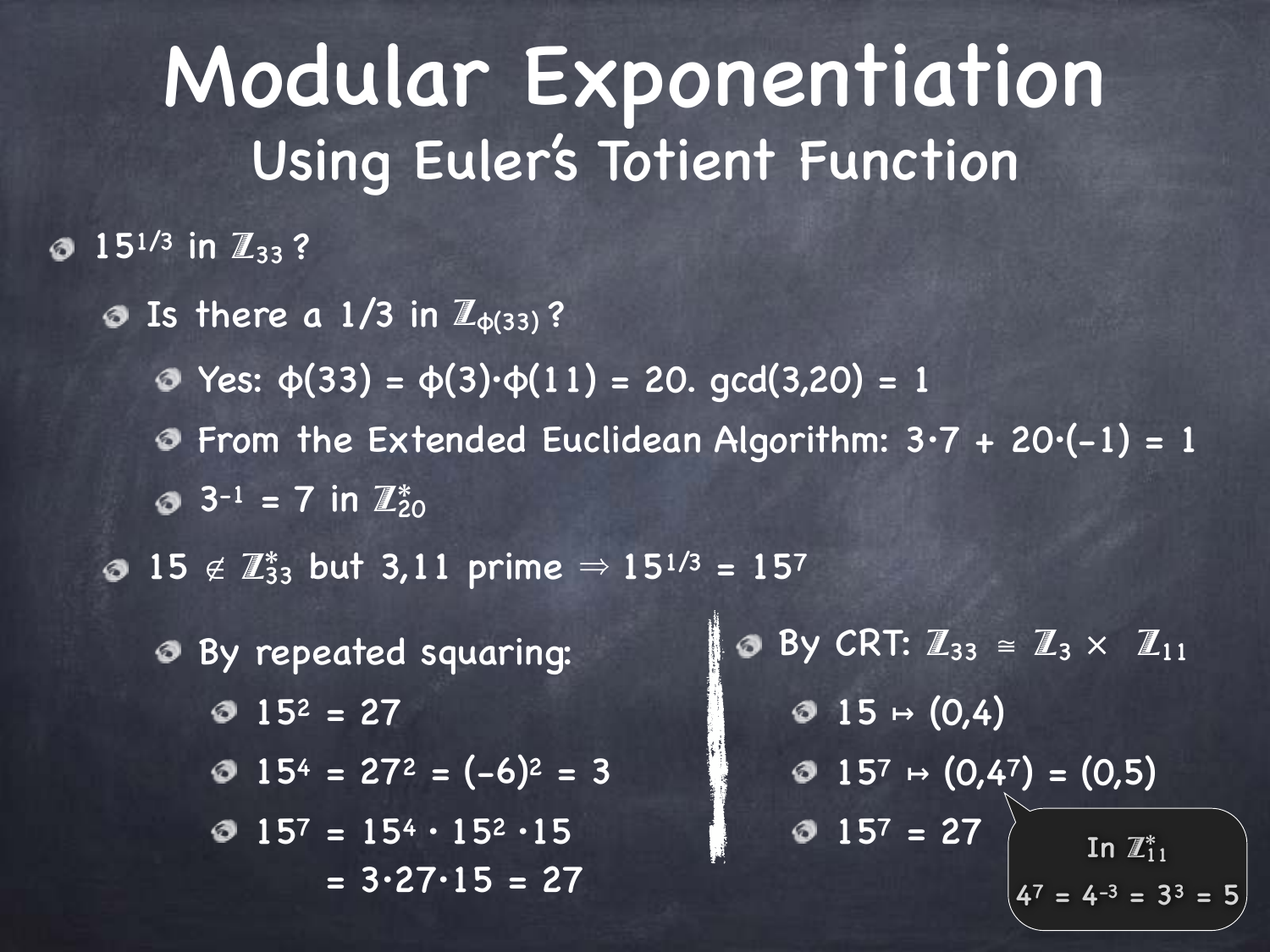15<sup>1/2</sup> in  $\mathbb{Z}_{33}$ ? **O** Is there a  $1/2$  in  $\mathbb{Z}_{\phi(33)}$ ?  $\odot$  No! gcd(2, φ(33)) = 2  $\bullet$  But 9<sup>2</sup> = [81]<sub>33</sub> = 15

By CRT:  $\mathbb{Z}_{33} \cong \mathbb{Z}_3 \times \mathbb{Z}_{11}$  $\odot$  15 → (0,4)  $\odot$  15<sup>1/2</sup>  $\mapsto$  (0,4<sup>1/2</sup>) = (0,±2)  $0.15^{1/2} = 24$  or 9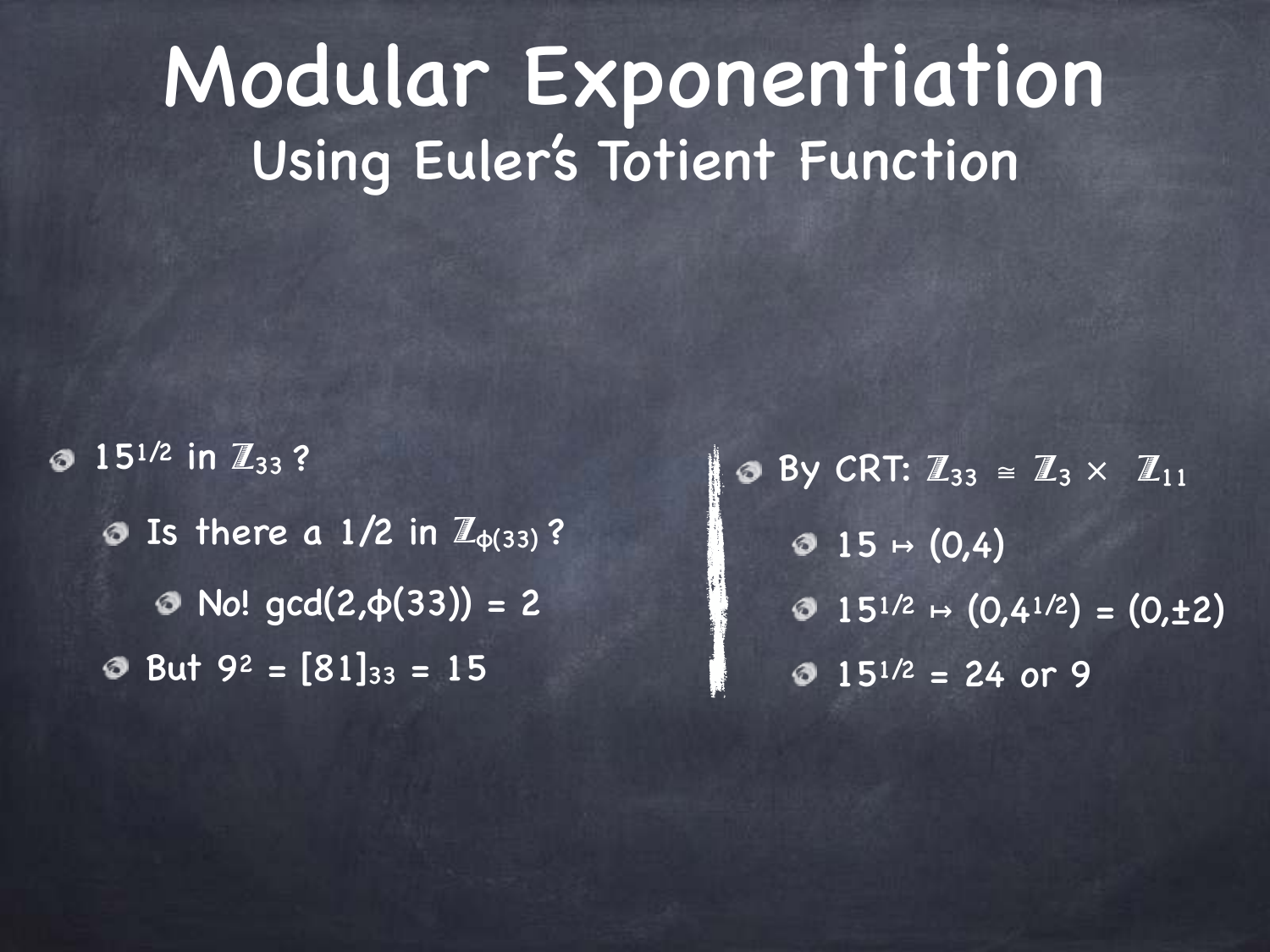# Squares and Square-Roots

Squaring is not an invertible operation in  $\mathbb{Z}_m$ , for m>2 ぁ

- $\odot$  gcd(2, $\phi(m)$ ) = 2 for all m>2 [Why?]
- $a^2 = (-a)^2$
- Every element has one square, but many elements have at least  $\circ$ two square roots
	- $\odot$   $\Rightarrow$  Many elements do not have any square roots!
- Quadratic Residues: Elements in  $\mathbb{Z}_m^*$  of the form  $x^2$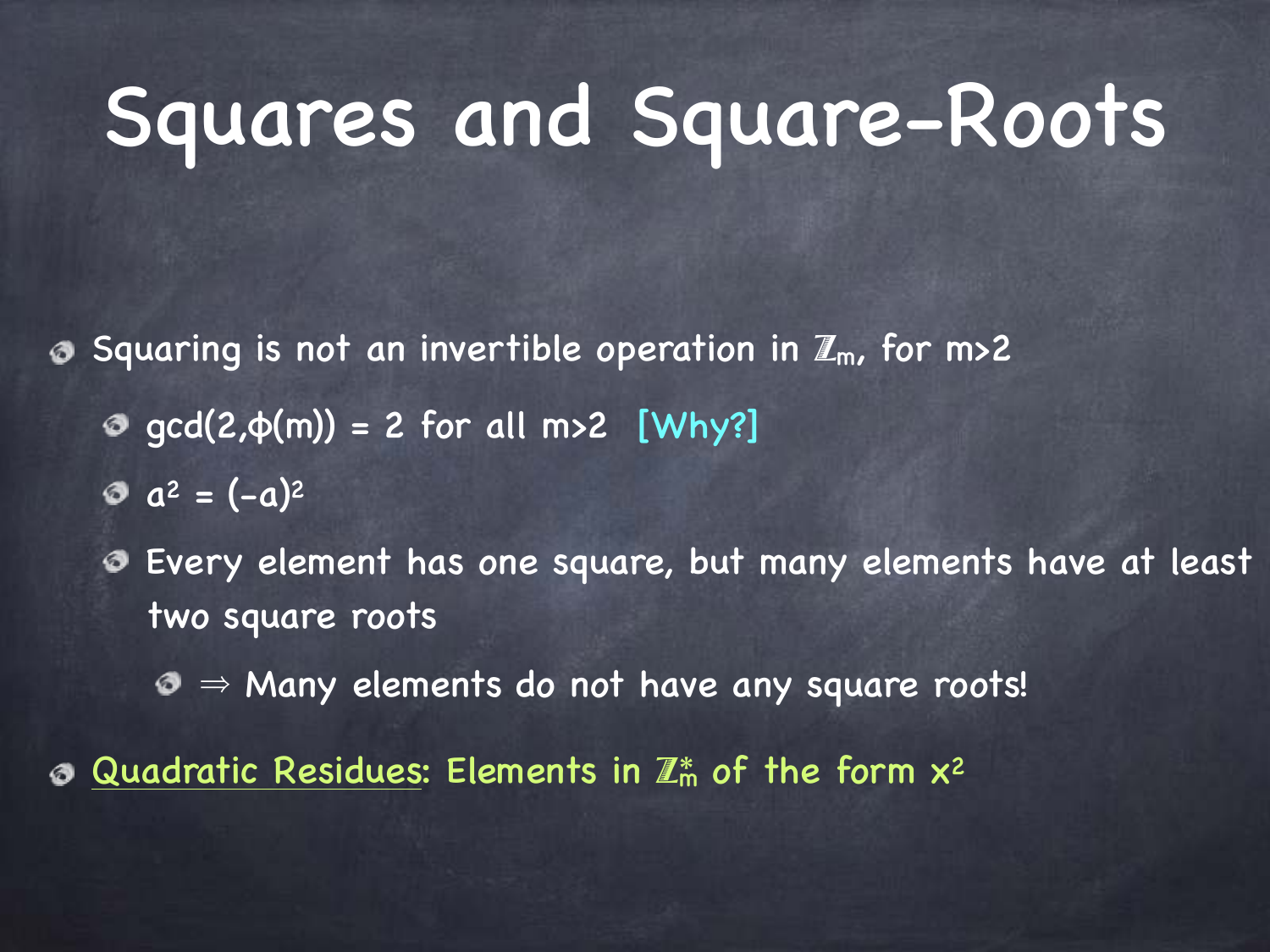# Squares in  $\mathbb{Z}_p^*$

1

 $\mathbb{Z}_1^*$ 11

10

4

8

6

9

5

7

3

2

- $\odot$  Quadratic Residues in  $\mathbb{Z}_p^*$ , for prime p: "even powers"  $1, g<sup>2</sup>, g<sup>4</sup>, ..., g<sup>p-3</sup>$  $\odot$  Exactly half of  $\mathbb{Z}_p^*$  are quadratic residues (p>2) Will call them  $\mathbf{\mathbb{R}}_{\text{p}}^{\ast}$ Given (z,p) can we "efficiently" check if z $\in$ QR $_{\rm p}^*$  ? Bad idea: Compute discrete log (w.r.t. some generator g) and check if it is even
	- Good idea: Just check if  $Z^{(p-1)/2} = 1$ . If  $z = g^{2k}$ ,  $z^{(p-1)/2} = g^{k(p-1)} = 1$ . If  $z = q^{2k+1}$ ,  $z^{(p-1)/2} = q^{k(p-1) + (p-1)/2} = q^{(p-1)/2} \neq 1$  (why?)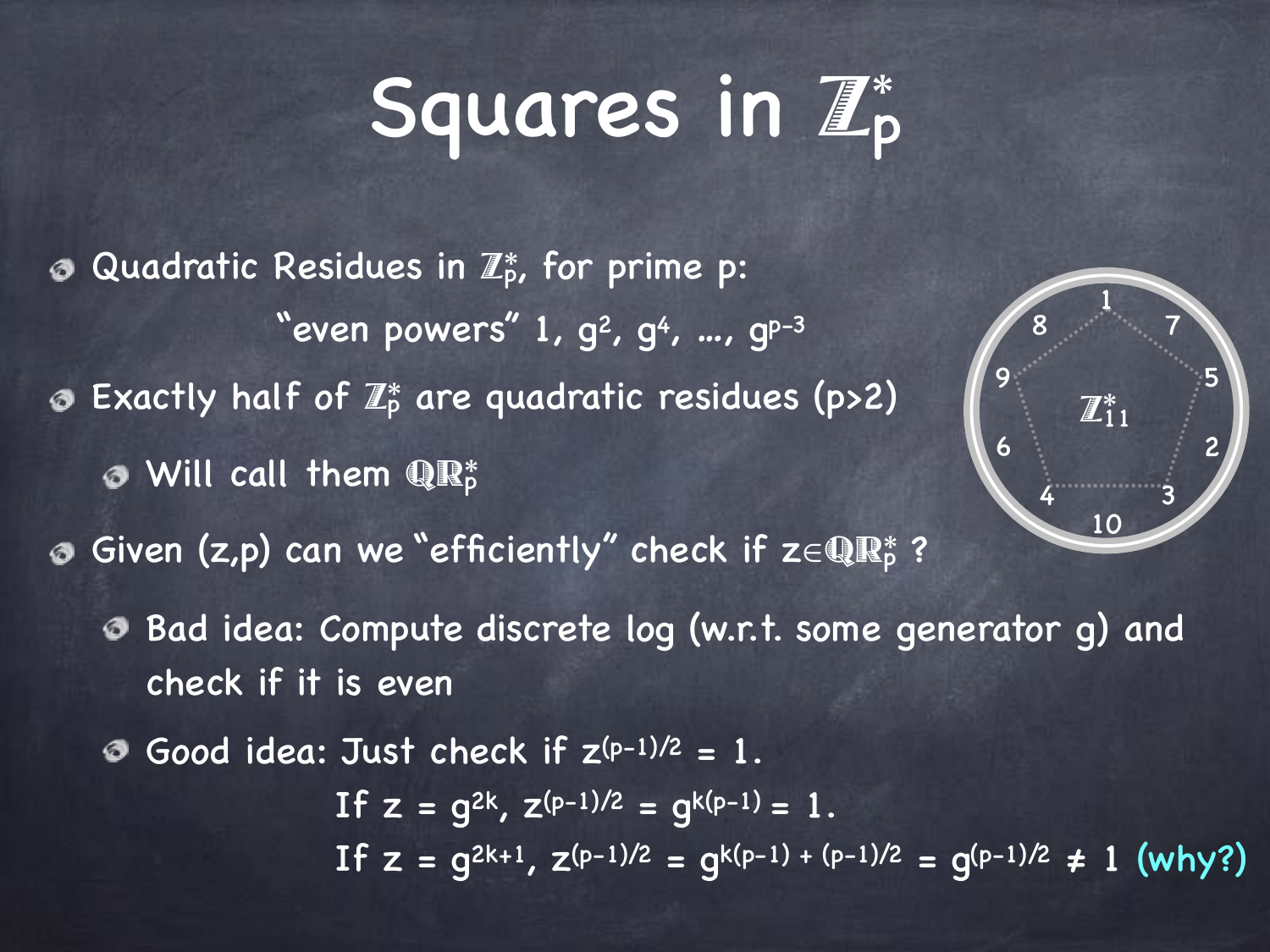# Square-roots in Z\* p

 $\bullet$  What are all the square-roots of  $x^2$  in  $\mathbb{Z}_p^*$ ? Let's find all the square roots of 1  $\bullet x^2=1 \Leftrightarrow (x+1)(x-1) = 0 \Leftrightarrow (x+1)=0 \text{ or } (x-1)=0 \text{ (why?)}$  $\Leftrightarrow$  x=1 or x=-1 6 9

√1 = ±1

 $g^{(p-1)/2} = -1$ , because  $(g^{(p-1)/2})^2 = 1$  and  $g^{(p-1)/2} \neq 1$ • More generally  $\sqrt{(a^2)} = \pm a$  (i.e., only a and -1 $\cdot a$ )

In  $\mathbb{Z}_\mathsf{p}^*$ , 1<sup>1/e</sup> has exactly gcd(e,p-1) values (Exercise)

1

 $\mathbb{Z}_1^*$ 11

10

4

8

5

7

3

2

In  $\mathbb{Z}_p^*$ , (a<code>e</code>) $^{1/e}$  has exactly gcd(e,p-1) values (Exercise)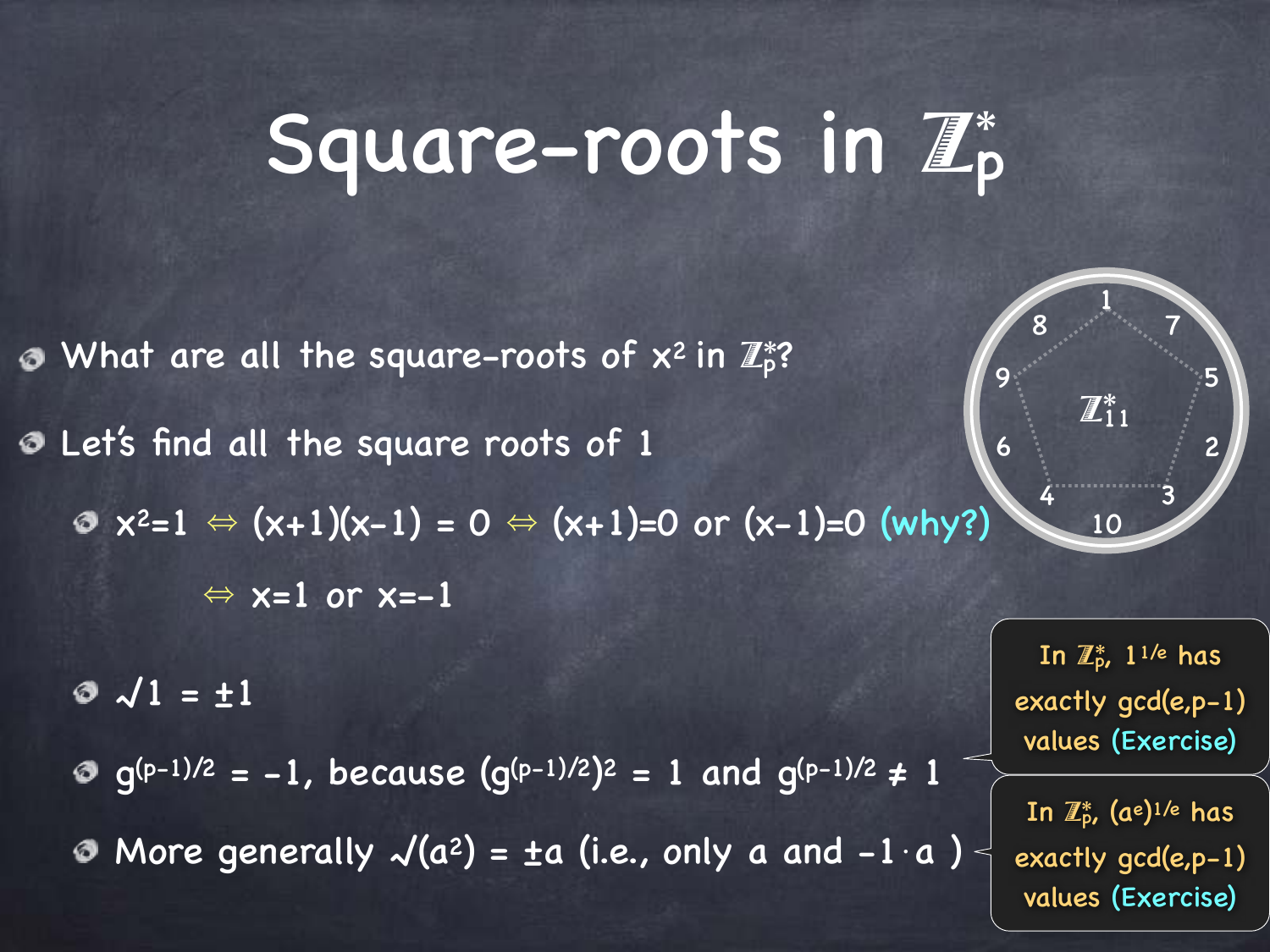# Square-roots in QR\*

In  $\mathbb{Z}_p^*$   $\mathcal{N}(x^2) = \pm x$ 

How many square-roots stay in  $\mathbf{QR}^*_p$ ? ◈

- Depends on p!
- e.g.  $\mathbb{Q} \mathbb{R}^*_{13} = \{\pm 1, \pm 3, \pm 4\}$

 $\overline{0}$  1,3,-4 have 2 square-roots each. But  $-1$ ,-3,4 have none within  $\mathbf{Q}\mathbf{R}^*_{13}$ 

Since  $-1 \in \mathbb{QR}_{13}^{*}, x \in \mathbb{QR}_{13}^{*} \Rightarrow -x \in \mathbb{QR}_{13}^{*}$ 

 $-1$   $\in$  QR<sup>\*</sup> iff (p-1)/2 even

If (p-1)/2 odd, exactly one of  $\pm x$  in  $\mathbb{QR}_p^*$  (for all x)

Then, squaring is a permutation in  $\mathbf{QR}^*_\mathsf{P}$ 



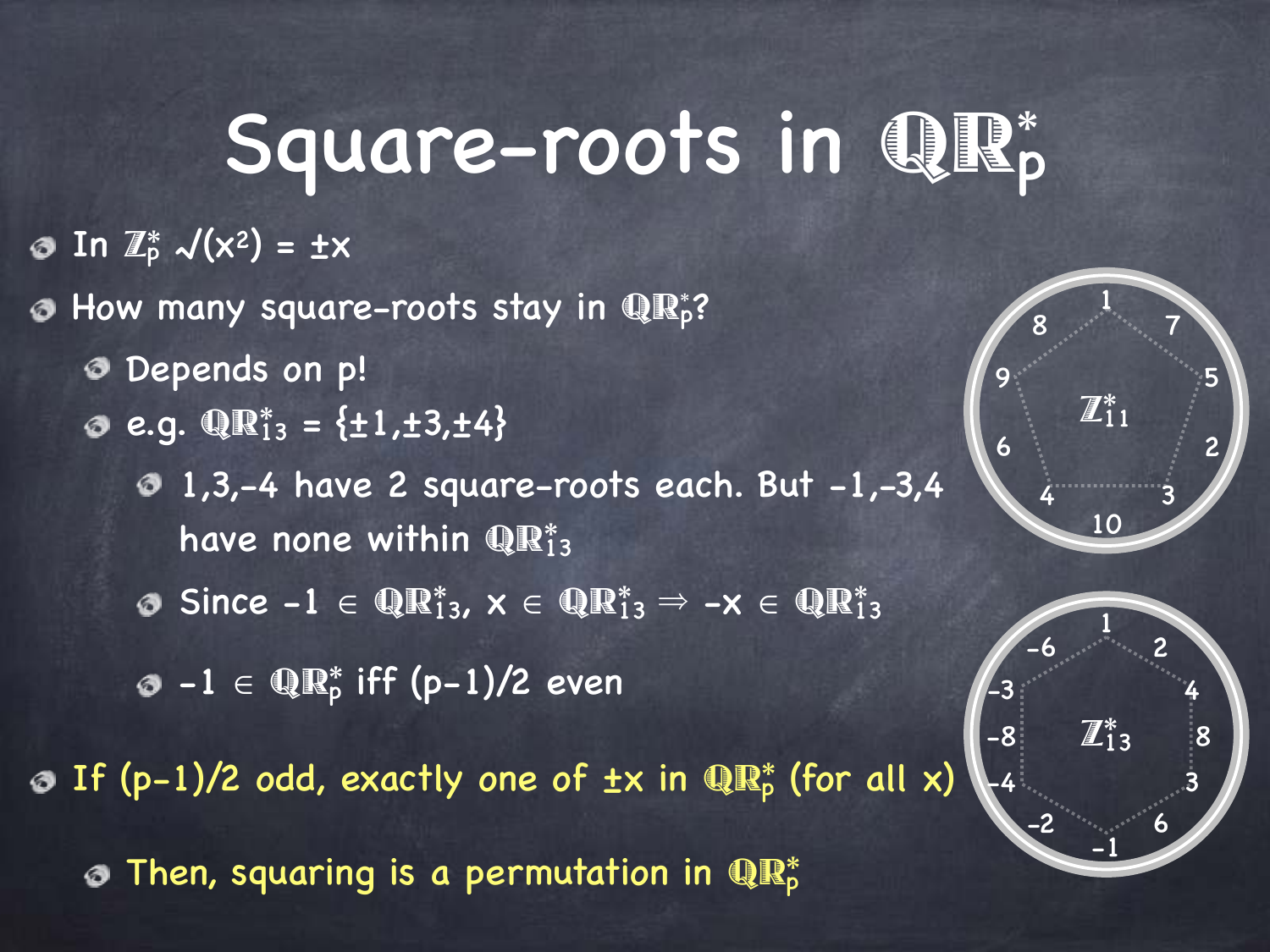# Square-roots in QR\*

In  $\mathbb{Z}_p^*$   $\mathcal{N}(x^2) = \pm x$ 

If (p-1)/2 odd, squaring is a permutation in  $\mathbb{R}^*_p$ 

Easy to compute both ways

In fact  $\sqrt{z} = z^{(p+1)/4} \in \mathbb{QR}_p^*$  (because (p+1)/2 even)